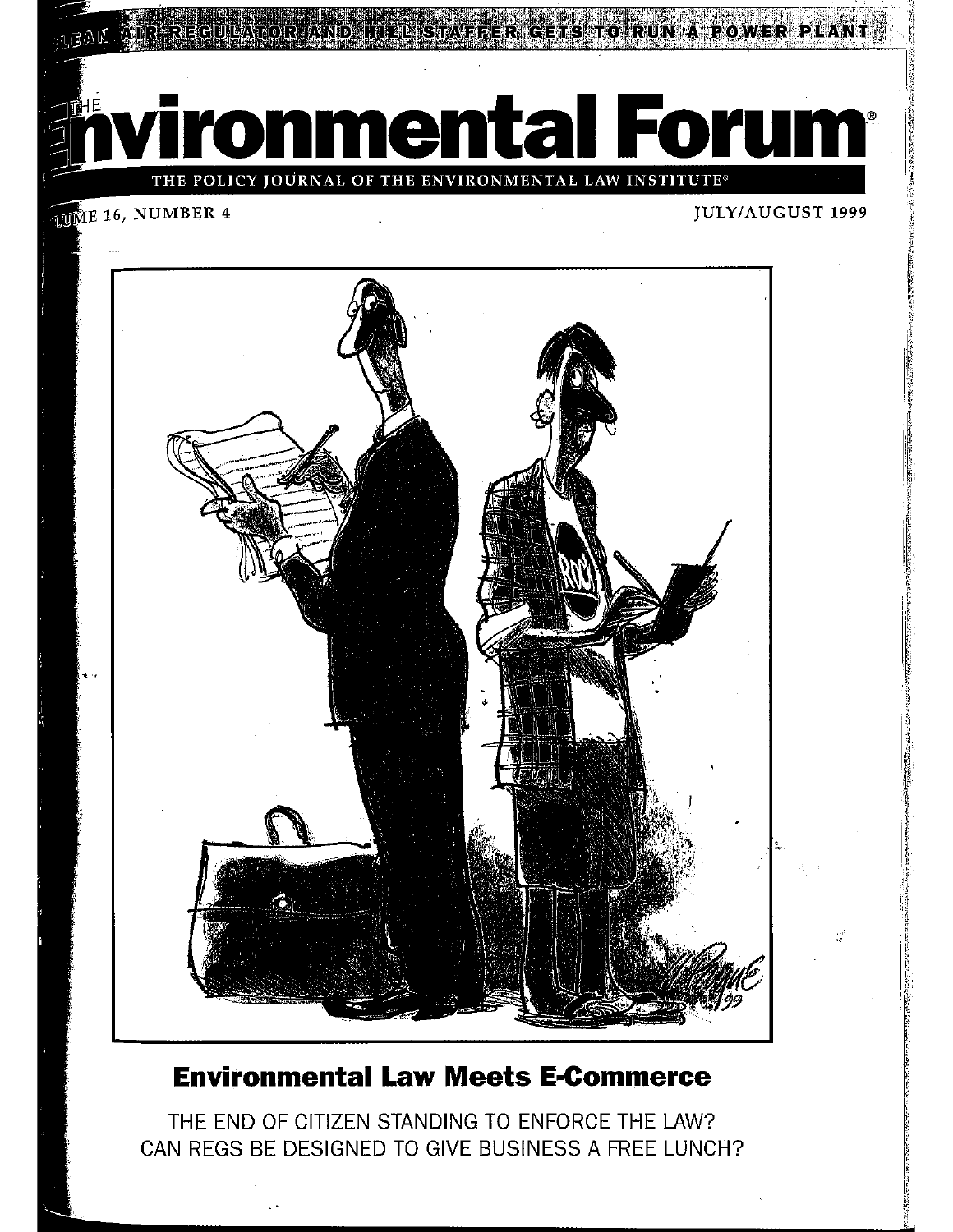## COVER **STORY**

# **Electronic Impact**

❖

*The era of e-commerce has arrived. Selling and purchasing by both consumers and businesses will change form, and demand will be created for new products and services and how they are delivered. It's time to start thinking of the environmental impact, and how unlikely our present regulatory system will be able to address it*

#### DAVID REJESKI

Fen years from now, the environ-<br>
mental policy community may<br>
wake up and realize that they<br>
missed the Information Revolu-<br>
tion. That would not be surpris-<br>
ing. Revolutions are cruel, as Jacob mental policy community may wake up and realize that they missed the Information Revolution. That would not be surpris-Bronowski once noted, precisely because they move too fast for those whom they strike. Internet prophet and cyber-cowboy John Barlow recently commented in *Wired* that "only a very few people are aware of the enormity of this shift, and fewer of them are lawyers or public officials." Why should environmental policymakers pay any attention to something like electronic commerce? After all, environmental policy has worked rather well by focusing on manufacturing rather than services, on technology and regulation rather than information and knowledge, on the details of the law rather than the dynamics of systems. Electronic commerce is about convenience, not the environment, isn't it?

Maybe it is worth taking a closer look. Americans spent about \$2.2 billion on goods and services on the Internet in 1997, an amount that should reach \$7 billion by the year 2000, according to the Department of Commerce. Some believe these figures are low, by as much as a factor of 10 to 20. Business-to-business transactions are even greater: \$43 billion in 1998 expected to rise to over \$1 trillion by 2003. What is fueling this growth and enthusiasm? Few retailers can turn their backs on a potential global customer base of 100 million Internet users, a figure projected to grow to 510 million by 2003, and up to 1 billion by 2005. By 2000, even China is expected to have 4 million people online. The faster the growth, the greater the potential payoffs, a phenomena described by the inventor of the Ethernet, Bob Metcalfe, who noted that the value of a

network goes up as the square of the number of users. Studies have shown that the Internet is achieving much faster acceptance than previous major technologies. In just four years, 50 million people connected to the Internet. Correspondingly, it took 16 years for personal computers to reach that mark and almost 40 years before radio listeners reached that number. In less than four years, the number of Internet servers grew from about 100 to over 400,000. Volker Jung from Siemens summed up the rate of change when he commented that "in the age of the Internet, a year has only three months."

At the moment about 7 percent of U.S. households have purchased something online. In Great Britain, a study by InternetTrak showed that, of the 7 million people online, 3.3 million had bought something over the Internet during a recent sixmonth period. A study by Ernst & Young found the average Internet user is now middle class and middle aged, no longer the 20-year-old computer geek with limited disposable income. For those on the business side of the Internet connection, the cost of reaching customers through an e-commerce site is dropping, with some Internet service providers offering a Web presence for less than \$50 a month. For small and mediumsized businesses with limited marketing and advertising budgets, this is a dream come true. A study of emerging enterprises found that at least 25 percent believe that e-commerce will provide a majority of their revenue growth in the coming years. A recent survey of senior executives by EIU and Booz Allen & Hamilton found that half of them believed that the Internet would have a "major impact" on the global marketplace within the next three years.

Anticipating large growth and profits, computer hardware and software compa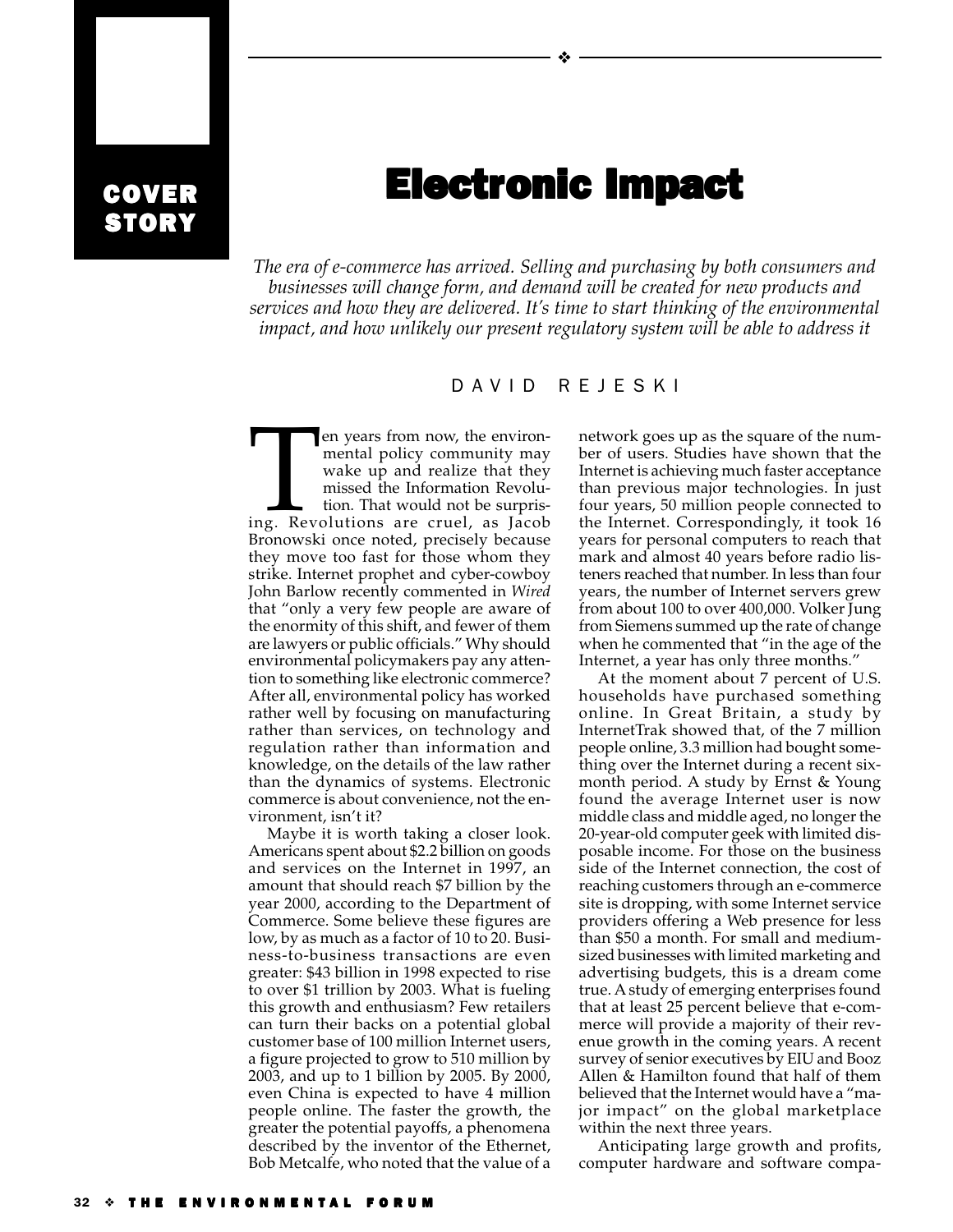nies have been aggressively positioning themselves. A visible player has been IBM, but recently, software giant Oracle acquired Concentra Corporation, which produces software that supports Internet product ordering, and will be offering turnkey solution for businesses that want to venture into electronic commerce.

In addition, companies have been working to place their e-commerce sites within various Internet browsers and portals. Portal positioning provides fast access to huge customer bases (the search engine Alta Vista receives over 30 million hits per day, up from 13 million in mid-1996). Microsoft incorporated Walt Disney Company's retail-

ing Web site, Disney Online, as an active channel in its Internet Explorer 4.0 browser. Amazon.com has cut a deal with America Online to position its site in front of AOL's subscriber base, Border's Books can be found in Infoseek, and Music Boulevard has placed its site in Netscape.

For the customer, this means quick, unparalleled access to goods and services (Buyer's Index provides a search engine to over 8,000 listed companies with 19 million products). E-commerce gives the consumer the ability to quickly undermine the one primary advantage of the seller — the consumer's lack of knowledge of competitive pricing — and couples this advantage

with global reach, reducing barriers to international commerce. For increasing numbers of people with disposable incomes but no disposable time, e-commerce provides obvious advantages.

Are there dark clouds on the growth horizon? Focus groups have shown that security issues still dominate customer concerns and they probably should, since only onehalf of the existing e-commerce sites have the encryption capabilities necessary to protect consumer data. Y2K problems could cripple e-commerce sites, but are unlikely to affect serious users. There are also uncertainties regarding state and local taxes. The Internet Tax Freedom Act, signed into law

*The complexity and connectivity of the Web means potential for feedback loops leading to environmental effects much larger than anticipated — and in ways that are unanticipated*

❖

last fall, provided a three-year moratorium on the imposition of state and local taxes on Internet transactions. States are quickly awakening to the potential loss in revenue. Tennessee has estimated it is losing \$50-100 million in sales tax revenues annually. Finally, some observers have noted a widening gap between haves and have-nots in the information economy and worry that electronic commerce will create a subclass of market and techno-savvy consumers empowered with the latest technology and global access to goods and services. Despite these problems, most analysts believe that the real question will not be growth but whether the growth of electronic commerce

> will be geometric or exponential. Andy Grove, the CEO of Intel, has gone so far as to predict that "in five years time all companies will be Internet companies or they won't be companies at all."

> For environmental<br>policymakers, the<br>prospect of going to<br>electronic com-<br>merce is bound to<br>bring back memories of the or environmental policymakers, the prospect of going to electronic commerce is bound to "paperless office" or the long-awaited end to highway congestion due to telecommuting. Substituting electrons for materials and energy sounds good. However, electronic commerce is about more than simple material substitution. Anything that funda-

mentally affects the way business is transacted, and what is actually transacted, can have significant environmental implications. One can imagine buying a CD online and downloading it directly to a digital storage medium — no travel to the mall, no traffic congestion, no 10,000-square-foot store to heat or cool, no packaging to produce or dispose of. This strategy will work well in cases where products can be reduced to their information content, such as games, CDs, books, or software. E-commerce also favors what economists commonly call "search goods," where the main barrier to their purchase is finding the right combination of price and other attributes, versus "experience goods," which

David Rejeski is a Policy Advisor in EPA's Office of Policy. At present, he is an agency representative at the Council on Environmental Quality, where he serves as the Executive Director of the Environmental Technology Task Force.

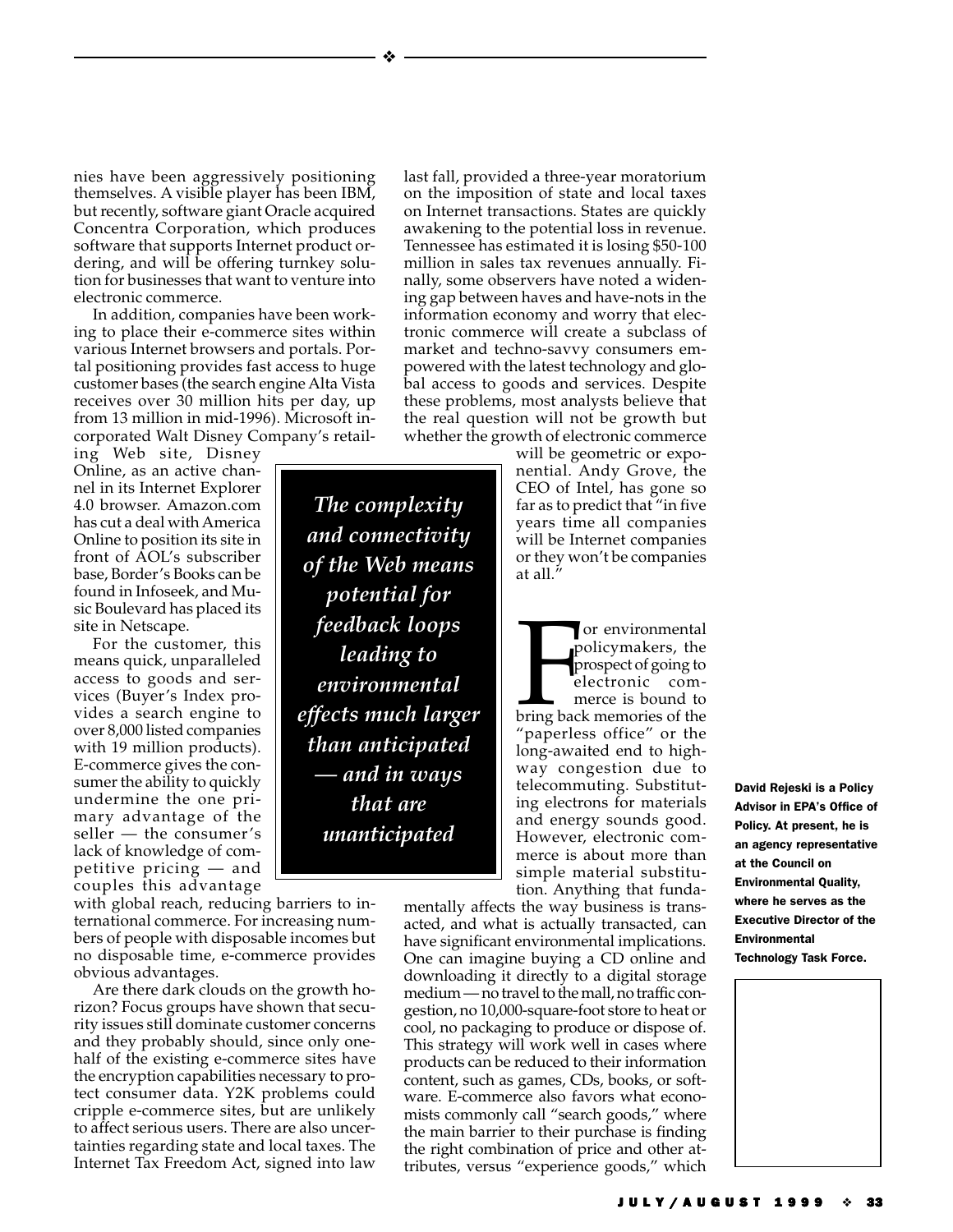Electronic commerce can impact the environment in a variety of ways, all of them difficult to predict and quantify. The reason for this uncertainty was explained many years ago by the sociologist Charles Perrow and more recently by Edward Tenner in his delightful book whose title explains it all: *Why Things Bite Back: Technology and the Revenge of Unintended Consequences*. E-commerce is not a stand-alone technology, but a technological system (what economist Brian Arthur

*E-commerce changes the mix of environmental impacts from traditional retailing in ways that we are only beginning to understand*

calls a "technological ecology"). Not only is this system exceedingly complex, but the pieces are highly interdependent and tightly coupled. These two characteristics, complexity and tight coupling, cause system effects, both good and bad, to multiple rapidly and in unpredictable ways. This means that environmental effects could be much larger than anticipated and in ways that are totally unanticipated. The environmental policy community needs to cast an ever-vigilant eye on a number of areas where electronic commerce might affect the environment.

First, there may be impacts associated with changes in the rate and means used for the transportation of freight as well as the substitution of Web sites for retail outlets. Second, there may be more indirect effects associated with the information

technology underlying e-commerce, specifically, the ability to exchange environmental information between businesses and between businesses and customers and the increased capability of customers to search for products and services with specific environmental attributes. Finally, electronic commerce may change the general level of consumption and its associated environmental impacts.

These impacts should not surprise<br>
us. The advent of the printing<br>
press changed our notions of in-<br>
tellectual property, the telephone<br>
restructured business activities,<br>
both geographically and organizationally, us. The advent of the printing press changed our notions of intellectual property, the telephone restructured business activities, and rural free delivery gave rise to the mailorder business. Communication and commerce have always been linked, but because many linkages are complex, assessing them is difficult, especially before the fact and over long time horizons. However we can use a number of vignettes to get a sense of the direction of the environmental impacts of ecommerce (positive or negative) and examine some potential trade-offs.

*Overnight mail***.** Retailers trying to duplicate the experience of shopping at the local store, whether through catalogs or online venues, have an enormous incentive to reduce the time between purchase and product delivery, ensuring speedy gratification. Added to this push on the consumer end are pressures to reduce on-site inventory and provide more just-in-time delivery of parts and products. This drive for speed has two effects: it often results in trucks moving with their cargo spaces half empty and it shifts packages into faster transportation modes. When we opt for trucks instead of boats or rail, energy use goes up by a factor of four to five (from 400 or 500 BTUs per ton-mile to over 2,000). Moving the same package by air freight again increases the energy use dramatically (to over 14,000 BTUs per ton-mile). Patagonia, the high-performance outdoor clothing retailer, studied the impact of transportation decisions on the energy used to manufacture and ship its products and found that if the company used overnight mail, transportation accounted for a much larger part of the total energy needed to create and deliver a product, rising from 6 percent to 28 percent.

Though these effects may seem small on a per-package, per-truck, or per-plane basis, they become significant when multiplied by millions of packages. (FedEx alone moves over one million packages through its Memphis, Tennessee, hub on an average day.) Department of Energy studies have shown that the amount of energy used to transport freight in the United States has been steadily increasing since 1984 and now exceeds five quadrillion BTUs — enough energy to run the economy of Britain for six months. This energy use is associated with a variety of mobile-source pollutants such as sulfur dioxide, nitrogen oxides, particulates, carbon monoxide, and of course carbon dioxide.

To the extent that electronic commerce results in moving more packages less efficiently, transportation-related energy use and its associated environmental impacts will increase. In addition, online retailers have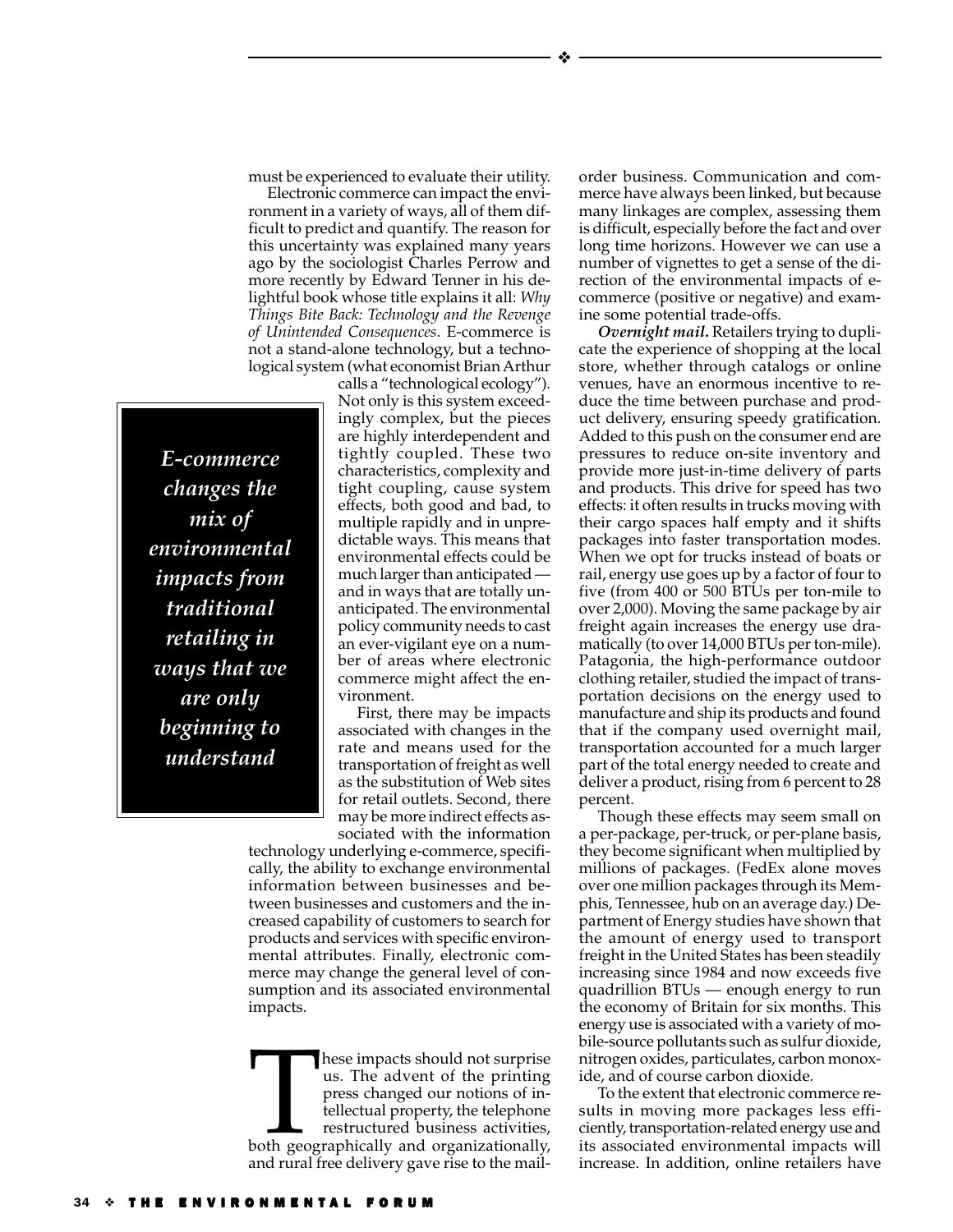been aggressive in negotiating low-cost deals with overnight package movers to guarantee fast delivery. For instance, Net Grocer has negotiated delivery services with FedEx and can ship an average order of 40 pounds of groceries for about six dollars. FedEx is trying to tap into the Web-based business market directly with its "Virtual Order" service. Other package delivery companies will obviously follow, further driving down the cost. With real energy prices at a 30-year low, there are no price penalties to impede this trend.

❖

*Footprint size***.** Each system of retail store-based, mail-order catalog, or electronic — leaves a distinctive footprint on the environment. Factors that shape this footprint include the amount of ecologically productive land needed to support the activity as well as other resource demands for energy, water, and materials associated with the creation and maintenance of the retail function. Catalog shopping, for instance, avoids the physical footprint of the retail outlet but has other environmental burdens associated with the production and distribution of 14 billion catalogs per year in the United States alone — 125 per household. E-commerce both avoids catalog-related environmental burdens and "dematerializes" the sales infrastructure. For instance, Amazon.com, with its Web site and half-dozen warehouses, is competing with Barnes & Noble, which has over 1,000 stores, all of them using land, energy, water, and scores of materials. Besides large differences in site-specific impacts, one could add the cumulative impact of the traffic flow to these stores, the energy consumed, land used for parking, and the potential productivity loss due to time in traffic congestion.

In their book *Our Ecological Footprint: Reducing Human Impact on the Earth*, Mathis Wackernagel and William Rees calculated that the average American needs 12.2 acres of farmland, forest, mines, and dumps to support his or her lifestyle. Of that sum, 2 acres are needed for transportation and consumer goods. A recent four-country comparative study by the World Resources Institute found that our consumption of energy, food, transportation, consumer products, and infrastructure mobilizes over 180,000 pounds of materials per-person per-year — 600 pounds per dollar of GDP. Reducing this resource footprint, while supporting basic needs for goods and services, is an important strategy for dealing with the environmental impact of increasing consumption levels.

As e-commerce changes the mix of environmental impacts from traditional retailing in ways that we are only beginning to understand, it is important to note that over time its footprint could become smaller, or move to other parts of the globe. Amazon.com, for instance, is experimenting with new print-on-demand systems that would allow it to print low-volume books directly in response to an order, further reducing requirements for warehouse and inventory space. This represents a more general trend toward customer-driven, lot-size-of-one manufacturing, linking customers directly to remote production/assembly systems. Dell Computer sells \$15 million worth of computers per day online, and its Web site allows customers to design and build their own PCs as well as track assembly and shipping status, which saves on telephone or fax inquiries. Levi Strauss & Co. now has a system that allows customers to literally drive

the production of their own custom-made jeans. Such systems could work for shoes, eyeglasses, and eventually cars from the virtual showroom. Very rapidly customer decisions in Michigan affect production systems in Texas, Mexico, or Indonesia, and, more broadly, can result in consumption-related environmental impacts being shifted offshore. This becomes problematic if production is shifted to countries with weak or non-existent environmental, worker safety, or labor laws. In the final analysis, we must be concerned not only with the size of footprint, but its position globally. Who, exactly, are we stepping on?

*Information flow*. Most of the news stories and media hype on e-commerce has focused on business-to-customer transactions. But the fastest growth is taking place between busi-

nesses. Business-to-business electronic commerce has actually existed for almost thirty years, supported by a complex and technically challenging system developed originally by the trucking industry called EDI, for Electronic Data Interchange. Over 100,000 businesses in the United States use EDI running on separate networks, but the expense of these systems has left many

*The Internet is today's frontier. The traditional tools of environmental protection may not work well in a world like this if they work at all*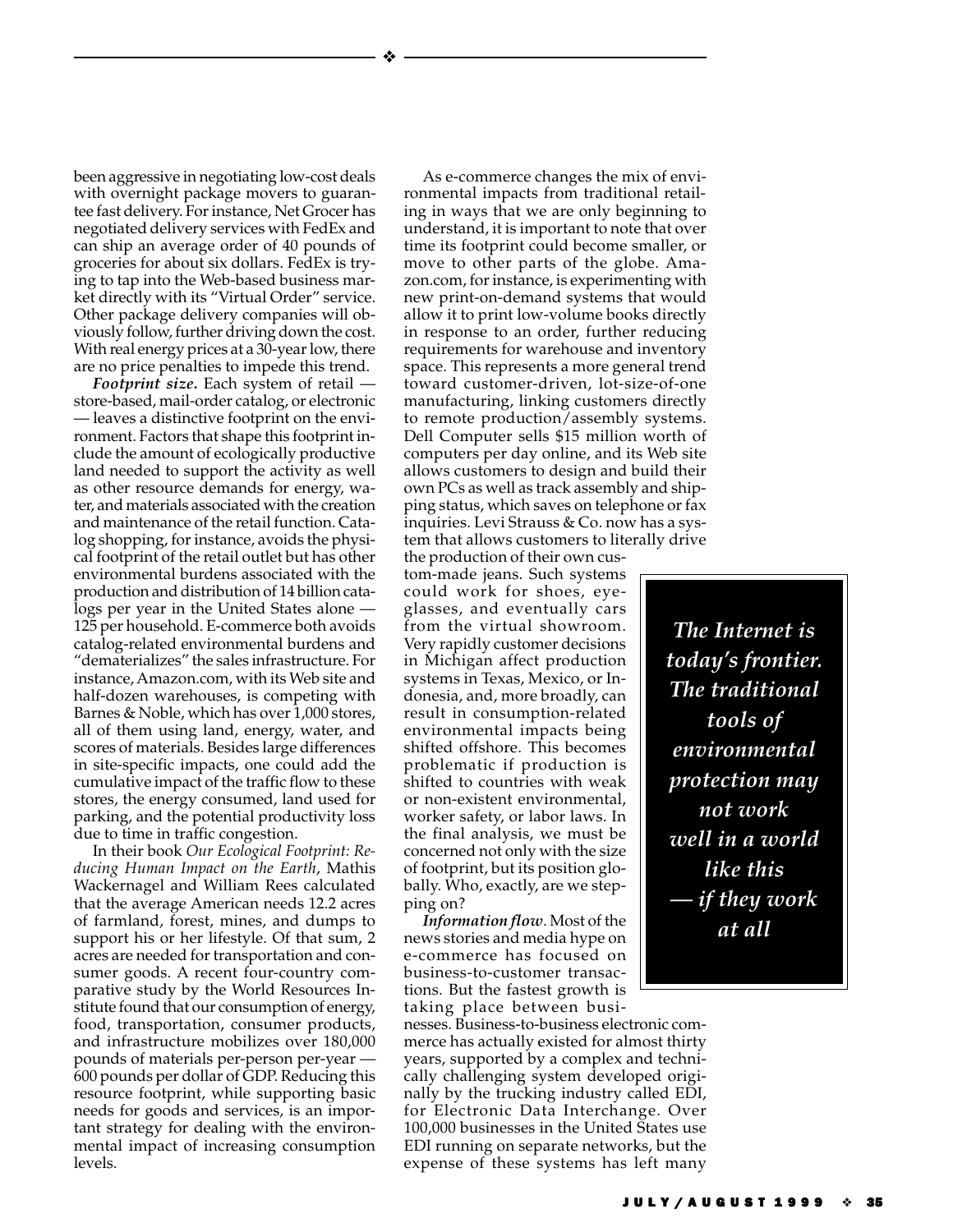small and medium-sized enterprises outside of the e-commerce loop. Recently, EDI has been modified to work with Web servers (Internet/EDI), making it more cost-effective for smaller businesses to become electronically linked to other suppliers and purchasers of products and services. The result of this transformation will be a production system that is totally linked from supply through manufacturing to the customer a seamless string of information carrying capacity or what some refer to as a "fully integrated value chain." What goes on this chain is not limited to conventional pricing, ordering, and inventory information but could include a variety of environmentally related data as well as other capabilities, such as videoconferencing.

The expansion of inter-business networking provides the necessary infrastructure to

*The applicability of law to Internet-based commerce says nothing about its enforceability, and the borderless nature of the Internet raises questions about jurisdiction*

support the flow of environmental information across organizational boundaries as well, creating a potential fulcrum for leveraging, and improving, the environmental performance of supply and production chains. This could include the expansion of environmental management systems (such as ISO 14001) beyond facilities to the larger system of suppliers and sub-manufacturers. Countries that are moving from an emissions-based to a product-based environmental policy realize the critical importance of supply-chain intelligence. The new Integrated Product Policy of the European Commission focuses specifically on the need to develop better measures for transmitting environmental information up and down the product chain. Business-to-business ecommerce can do just that and, over time, closer information links between businesses and between businesses and their

customers may allow us to track environmental impacts throughout the production lifecycle and beyond.

*Eco-friendly "bots."* Bot is short for "robot," in this case a software robot — actually a small artificial intelligence program. Like their mechanical counterparts, bots do things for us based on a set of rules. Bots can sort

through your e-mail, look for things on the Web, etc. They are part of a larger class of tools known as "intelligent agents" that are designed to help us find our way around the Internet. Unlike most familiar programs and search engines, bots can operate without us and can be trained so their performance improves over time. Eventually, they may be able to communicate with each other, ask questions, make decisions, and respond to changes.

Bots could be used to search the global marketplace for the best combination of price and environmental attributes for any given product or service. For instance, they could continually search for e-commerce sites that offer clothing with organic cotton, eco-tourism packages, recycled-content products, verified carbon credits, or the lowest priced mid-sized sedan with the best gas mileage and lowest emissions. If comparative data were available (scorecards, rankings, etc.), bots could search for firms based on their environmental performance and philanthropic giving, compare that to consumer prices or stock values, etc. The result is new competition among firms to deliver the best "value" in not only price and quality but social responsibility.

The wide use of intelligent agents could have multiple impacts. First, they could open up the small niche markets for environmental goods and services to millions of new customers. Second, they could change the nature of competition and undercut the monopoly power of firms. Finally, they could impact transportation-related energy use since trips to stores are often related to consumer efforts to acquire more information on price, performance, and other product attributes. The Internet flips the dominant advertising equation from a *one-to-many* broadcast approach to a more personal *one-to-one* model. It will create a new generation of information-empowered buyers who have the capacity to seek out specific goods and services in real time rather than being dependent on a time-delayed flow of information from retailers. In the end, however, the emergence of environmentally smart buying using intelligent agents will still depend heavily on the intelligence of consumers — their environmental literacy and level of concern. If consumers are confused about the sources of pollution and the scope and consequences of resource depletion, they will have a hard time making informed environmental choices, online or otherwise.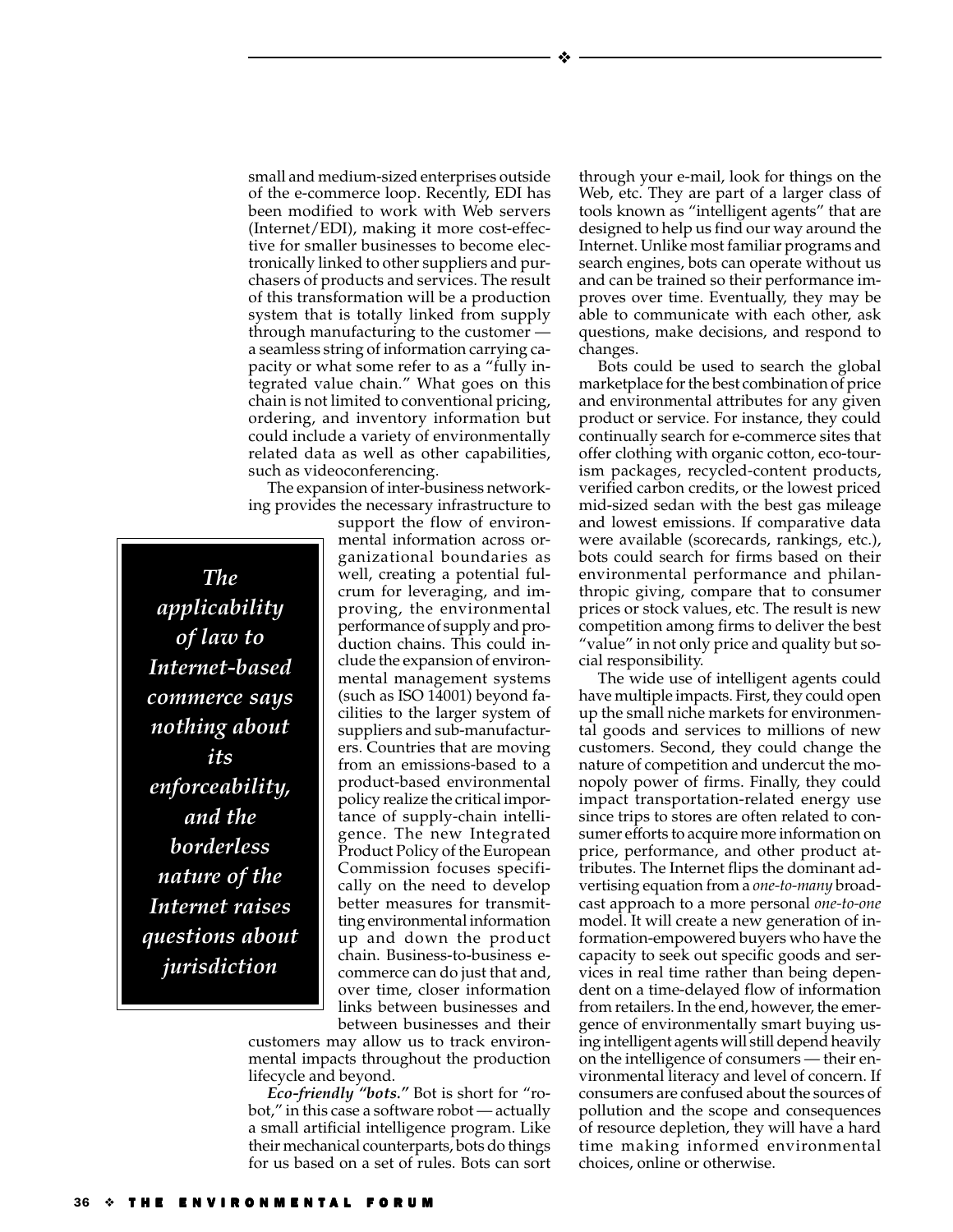❖

*More stuff***.** One of the largest unknowns is whether the ease of point-and-click purchasing will cause people to buy more, increasing the "mass" in mass consumption. That is exactly what retailers are hoping. In the mail order business, profits are very dependent on the size of the purchase. What retailers fear is a large number of small purchases where transaction costs eat away their profit margins. The hardware company W.W. Grainger has seen the average online transaction rise to the point where it is now double the offline average at their retail outlets. Data from Germany indicate that customers at online book sites are spending about twice the average spent in bookstores. Without more study, it is difficult to tell whether these trends indicate an absolute increase in consumption, a move towards larger but fewer purchases, and/or a shift from store-based to online purchasing. However, because changes in the level and nature of consumption can affect the environment, more research and monitoring of these trends from an environmental perspective is urgently needed.

These vignettes are the visible part<br>
of a new business model. Elec-<br>
tronic commerce will alter the<br>
rules that have governed trade in<br>
the past, and it is in its infancy.<br>
Only bandwidth is keeping us from a form of a new business model. Electronic commerce will alter the rules that have governed trade in the past, and it is in its infancy. of e-commerce that is truly multimedia and multichannel. Soon you should be able to log on to an e-commerce site and interactive video allows direct visual and speech contact with a sales representative 3,000 miles away. The company knows exactly what you have bought in the past even if you forgot, and can compare your tastes in clothes to others with similar incomes and buying patterns. Based on this profile, the representative advises you as you pick and chose from thousands of items, trying them on using a virtual model of your body and examining yourself from any number of angles and in different lighting situations. You can even try on a new shirt with that jacket you bought last year (its specs are stored in memory). You buy with a click of the mouse and the goods land on your doorstep the next day.

This is about more than putting the Sears catalog online. Shopping has emerged as an art form. It is increasingly about entertainment, and the potential to entertain and amaze with the Internet is boundless, especially for a new generation growing up with their feet planted firmly in cyberspace. Economists Hal Varian and Carl Shapiro have made the point in their book *Information Rules* that many of the old rules governing economic growth no longer hold in an information-based economy. That is why a company like Amazon.com, currently making no profits, can be valued at \$20 billion; why venture capitalists have pumped \$3.8 billion into over 500 electronic com-

merce companies since 1995, and why the semiconductor giant Intel has invested in over 50 e-commerce start-ups. People are investing in an image of the future. Exactly what rules might apply to this future are unclear but we are dealing with a phenomenon which changes the notions of property and ownership, the boundaries affecting jurisdiction, the dynamics of value creation, and the nature of competition.

It is likely that the myriad of impacts associated with rapid expansion of e-commerce will be hard to understand and analyze using today's models and yesterday's mindsets. Though the Internet is built on a physical infrastructure, the best metaphors to describe its function are biological, not physical, and its behavior is non-linear — characterized by random interactions, complex feedback loops, discontinuities, and trends that are not fully foreseeable. MIT scholar Charles Ferguson ob-

serves that the complexity of systems grows with the square of the number of nodes — which quickly undermines traditional approaches to centralized bureaucratic control. In such complex systems, policymakers can more easily make the wrong choices in terms of where and how to intervene; or their interventions, while achieving short-terms objectives, can compromise the functioning of the system over the long term.

Despite the difficulties in steering complex systems, and libertarian arguments against interference in the operations of the Internet, there are a number of existing legal frameworks that could be applied to both Internet-

*We are dealing with a phenomenon which changes the notions of property and ownership, the boundaries affecting jurisdiction, the dynamics of value creation, and the nature of competition*